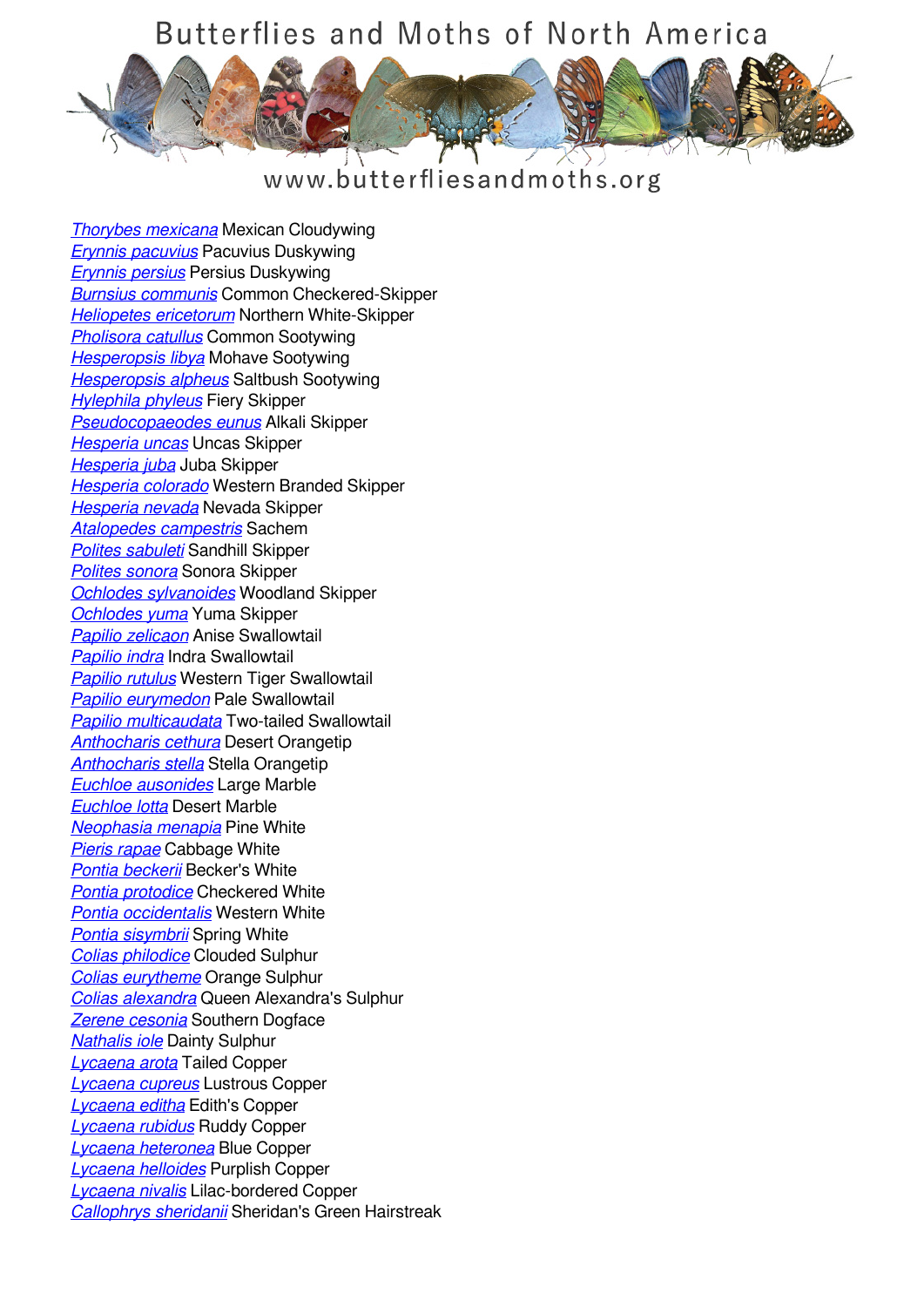## Butterflies and Moths of North America

*[Callophrys gryneus](/species/Callophrys-gryneus)* Juniper Hairstreak *Cally Thicket Hairstreak* 

**Callophon** Western Pine Elfin **[Satyrium californica](/species/Satyrium-californica)** California Hairstreak *[Satyrium sylvinus](/species/Satyrium-sylvinus)* Sylvan Hairstreak

**[Satyrium tetra](/species/Satyrium-tetra)** Mountain Mahogany Haustreak flies and moths.org *[Satyrium saepium](/species/Satyrium-saepium)* Hedgerow Hairstreak *[Satyrium behrii](/species/Satyrium-behrii)* Behr's Hairstreak *[Satyrium fuliginosum](/species/Satyrium-fuliginosum)* Sooty Hairstreak *[Strymon melinus](/species/Strymon-melinus)* Gray Hairstreak *[Leptotes marina](/species/Leptotes-marina)* Marine Blue *[Brephidium exilis](/species/Brephidium-exilis)* Western Pygmy-Blue *[Cupido amyntula](/species/Cupido-amyntula)* Western Tailed-Blue *[Celastrina ladon](/species/Celastrina-ladon)* Spring Azure *[Glaucopsyche piasus](/species/Glaucopsyche-piasus)* Arrowhead Blue *[Glaucopsyche lygdamus](/species/Glaucopsyche-lygdamus)* Silvery Blue *[Philotiella speciosa](/species/Philotiella-speciosa)* Small Dotted-Blue *[Euphilotes ellisi](/species/Euphilotes-ellisi)* Ellis' Dotted-Blue *[Euphilotes enoptes](/species/Euphilotes-enoptes)* Pacific Dotted-Blue *[Euphilotes pallescens](/species/Euphilotes-pallescens)* Pallid Dotted-Blue *[Echinargus isola](/species/Echinargus-isola)* Reakirt's Blue *[Plebejus melissa](/species/Plebejus-melissa)* Melissa Blue (includes Karner Blue) *[Plebejus saepiolus](/species/Plebejus-saepiolus)* Greenish Blue *[Plebejus icarioides](/species/Plebejus-icarioides)* Boisduval's Blue *[Plebejus shasta](/species/Plebejus-shasta)* Shasta Blue *[Plebejus lupini](/species/Plebejus-lupini)* Lupine Blue *[Apodemia mormo](/species/Apodemia-mormo)* Mormon Metalmark *[Danaus plexippus](/species/Danaus-plexippus)* Monarch *[Danaus gilippus](/species/Danaus-gilippus)* Queen *[Speyeria cybele](/species/Speyeria-cybele)* Great Spangled Fritillary *[Speyeria nokomis](/species/Speyeria-nokomis)* Nokomis Fritillary *[Speyeria coronis](/species/Speyeria-coronis)* Coronis Fritillary *[Speyeria zerene](/species/Speyeria-zerene)* Zerene Fritillary *[Speyeria callippe](/species/Speyeria-callippe)* Callippe Fritillary *[Speyeria egleis](/species/Speyeria-egleis)* Great Basin Fritillary *[Limenitis archippus](/species/Limenitis-archippus)* Viceroy *[Limenitis lorquini](/species/Limenitis-lorquini)* Lorquin's Admiral *[Limenitis weidemeyerii](/species/Limenitis-weidemeyerii)* Weidemeyer's Admiral *[Chlosyne leanira](/species/Chlosyne-leanira)* Leanira Checkerspot *[Chlosyne acastus](/species/Chlosyne-acastus)* Sagebrush Checkerspot *[Chlosyne palla](/species/Chlosyne-palla)* Northern Checkerspot *[Phyciodes mylitta](/species/Phyciodes-mylitta)* Mylitta Crescent *[Phyciodes pulchella](/species/Phyciodes-pulchella)* Field Crescent *[Euphydryas editha](/species/Euphydryas-editha)* Edith's Checkerspot *[Euphydryas chalcedona](/species/Euphydryas-chalcedona)* Chalcedon Checkerspot *[Euphydryas anicia](/species/Euphydryas-anicia)* Anicia Checkerspot *[Junonia coenia](/species/Junonia-coenia)* Common Buckeye *[Polygonia satyrus](/species/Polygonia-satyrus)* Satyr Comma *[Polygonia gracilis](/species/Polygonia-gracilis)* Hoary Comma *[Aglais milberti](/species/Aglais-milberti)* Milbert's Tortoiseshell *[Nymphalis antiopa](/species/Nymphalis-antiopa)* Mourning Cloak *[Nymphalis californica](/species/Nymphalis-californica)* California Tortoiseshell *[Vanessa virginiensis](/species/Vanessa-virginiensis)* American Lady *[Vanessa cardui](/species/Vanessa-cardui)* Painted Lady *[Vanessa annabella](/species/Vanessa-annabella)* West Coast Lady